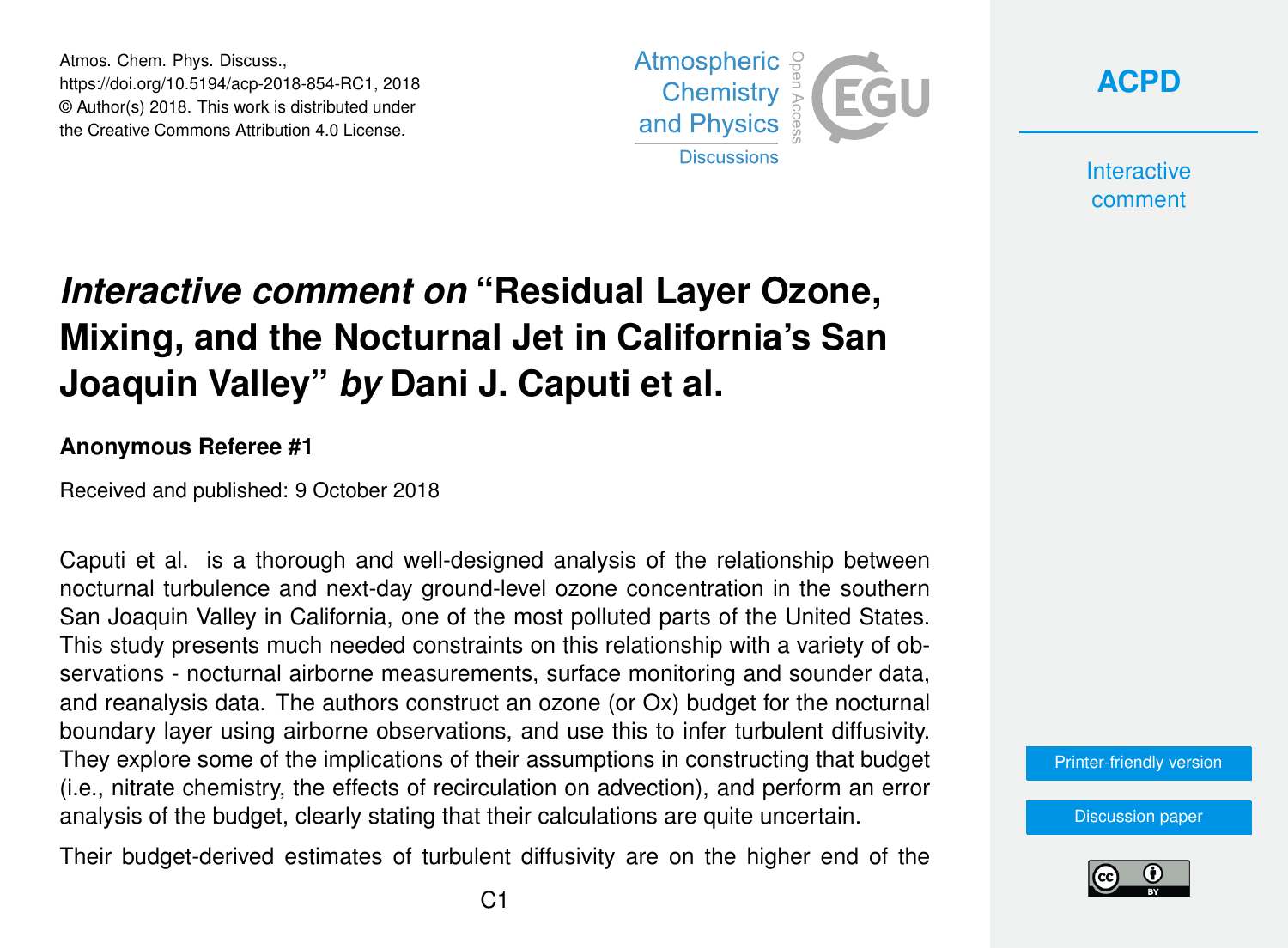few existing previous estimates for other parts of the world, atmosphere, &/or time of day, but largely within the bounds of previous estimates. The authors speculate that this could be due to the unique topography of the region. The authors also calculate mean eddy diffusivity independently from the Ox budget using TKE dissipation and the Brunt-Vaisala frequency. They do find that this other estimate suggests a much smaller mean turbulent diffusivity, but don't really discuss the implications of this finding. Their budget-inferred eddy diffusivities largely correlate to estimates of the bulk Richardson number, which is expected and builds confidence in at least the estimates' variation.

The authors find a correlation between nocturnal boundary layer eddy diffusivity and next day ozone concentration using airborne measurements and regional mean surface network observations, respectively. As this correlation is only based on 12 data points, they leverage observations from a long-term monitoring site in Visalia, CA that both a sounder and an ozone sensor. The authors find a correlation between overnight maximum lower-level jet speed and next-day afternoon ozone concentration at Visalia, building further support for their hypothesis that strong nocturnal turbulence influenced by the low-level jet depletes ambient nocturnal ozone, and leads to cleaner next-day conditions. The authors also suggest that more efficient nocturnal ozone dry deposition under strong turbulence further acts to deplete nocturnal ozone.

Although I do think this paper merits publication in ACP, I would like to see substantial revisions before publication. However, these revisions for the most part have to do with improving structure and clarity of the manuscript. As is, the paper pretty severely lacks cohesion. I found it challenging to understand the goals, results, and implications of most sections. The abstract, introduction, and conclusion focus on the relationship between nocturnal turbulence and next day ozone, but there is quite a lot of supplemental analysis investigating the assumptions going into the Ox budget calculation, the uncertainties with respect to the inferred eddy diffusivity, etc. These parts could be much better integrated with the rest of the text. A clear articulation of the goals of each section at the beginning of the section, and a more detailed roadmap of the in-

## **[ACPD](https://www.atmos-chem-phys-discuss.net/)**

**Interactive** comment

[Printer-friendly version](https://www.atmos-chem-phys-discuss.net/acp-2018-854/acp-2018-854-RC1-print.pdf)

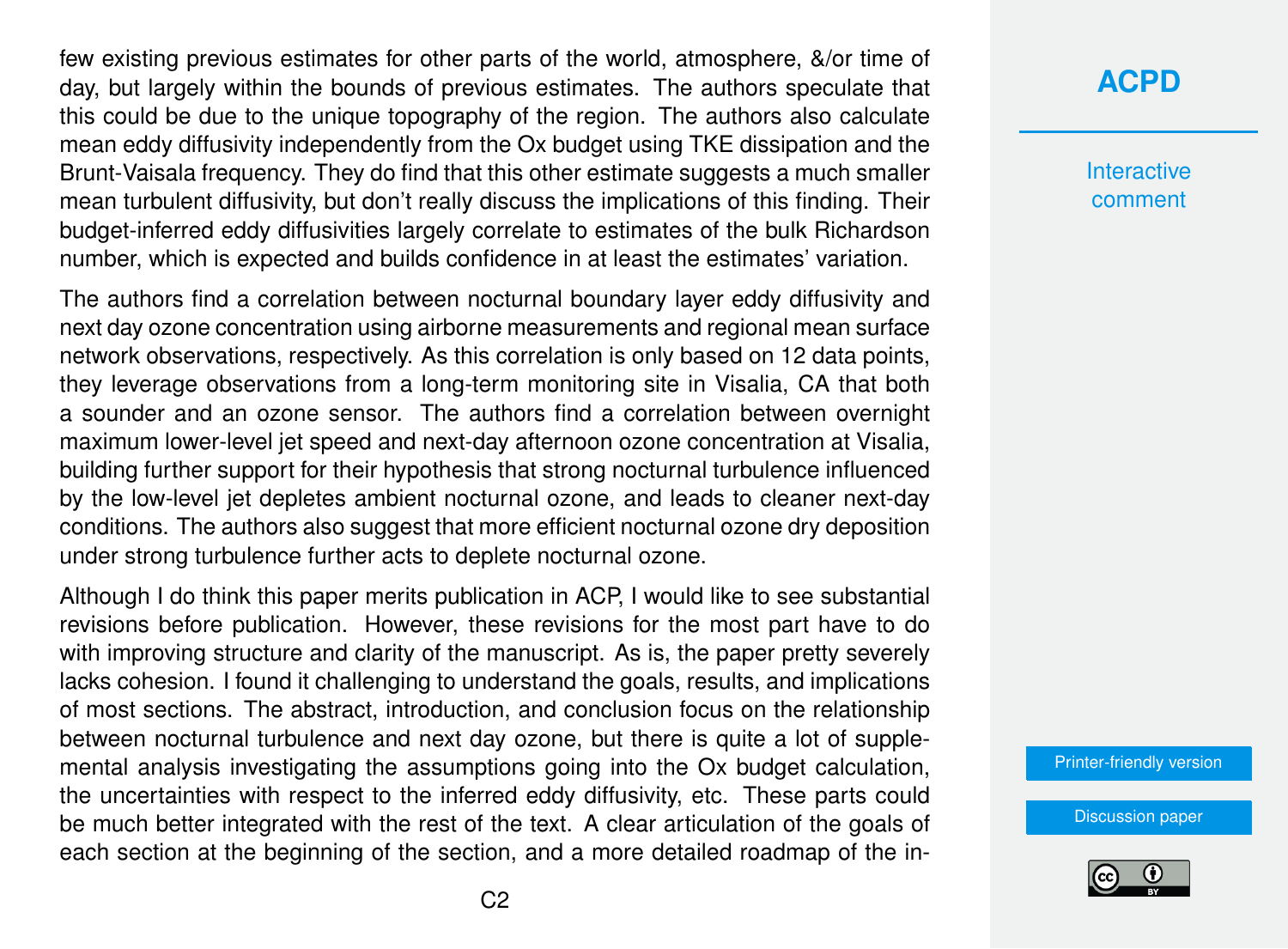vestigation in the introduction could be helpful. I like that the results and discussion are combined, but in many sections there is no discussion of the implications of the results, and they are not discussed in the conclusions. There are several figures that are barely discussed and I urge the authors to reconsider whether they should be included in the paper. The paper would strongly benefit from a streamlining of the analysis.

Also, the order of the figures should be the order that they are mentioned in the text. I would also like to see more explicit referencing in the text to the figure that is being discussed. The figures could also be more publication-quality. I would like to see the information on the plots themselves also included in captions, acronyms spelled out in captions, explicit references to the data sources in the captions. For most of the plots, I would also like to see larger text and larger symbols. The jet color scheme used on many figures is hard to interpret. For the maps, I find the underlying image of topography distracting and not helpful. If the authors really want to show the topography then one map of only the topography would be sufficient.

For the correlation between afternoon maximum hourly ozone and overnight maximum lower level jet speed at Visalia (Figure 14), the correlation is quite low. The fitted line doesn't look like it's capturing the pattern well, and looks like it's strongly influenced by the one really high jet speed. If this data point is removed, how does the relationship change?

âĂŤ- Line-by-line comments.

Lines 56-57: Will the authors please include the point about dry deposition in a separate sentence? Also, the way the part about deposition is phrased too much does not really suggest that there is much uncertainty to this estimate, but there it is quite uncertain (see comments below)

Line 58: Would "more" be better than "stronger" here?

Line 63: "infer" instead of "measure"

**Interactive** comment

[Printer-friendly version](https://www.atmos-chem-phys-discuss.net/acp-2018-854/acp-2018-854-RC1-print.pdf)

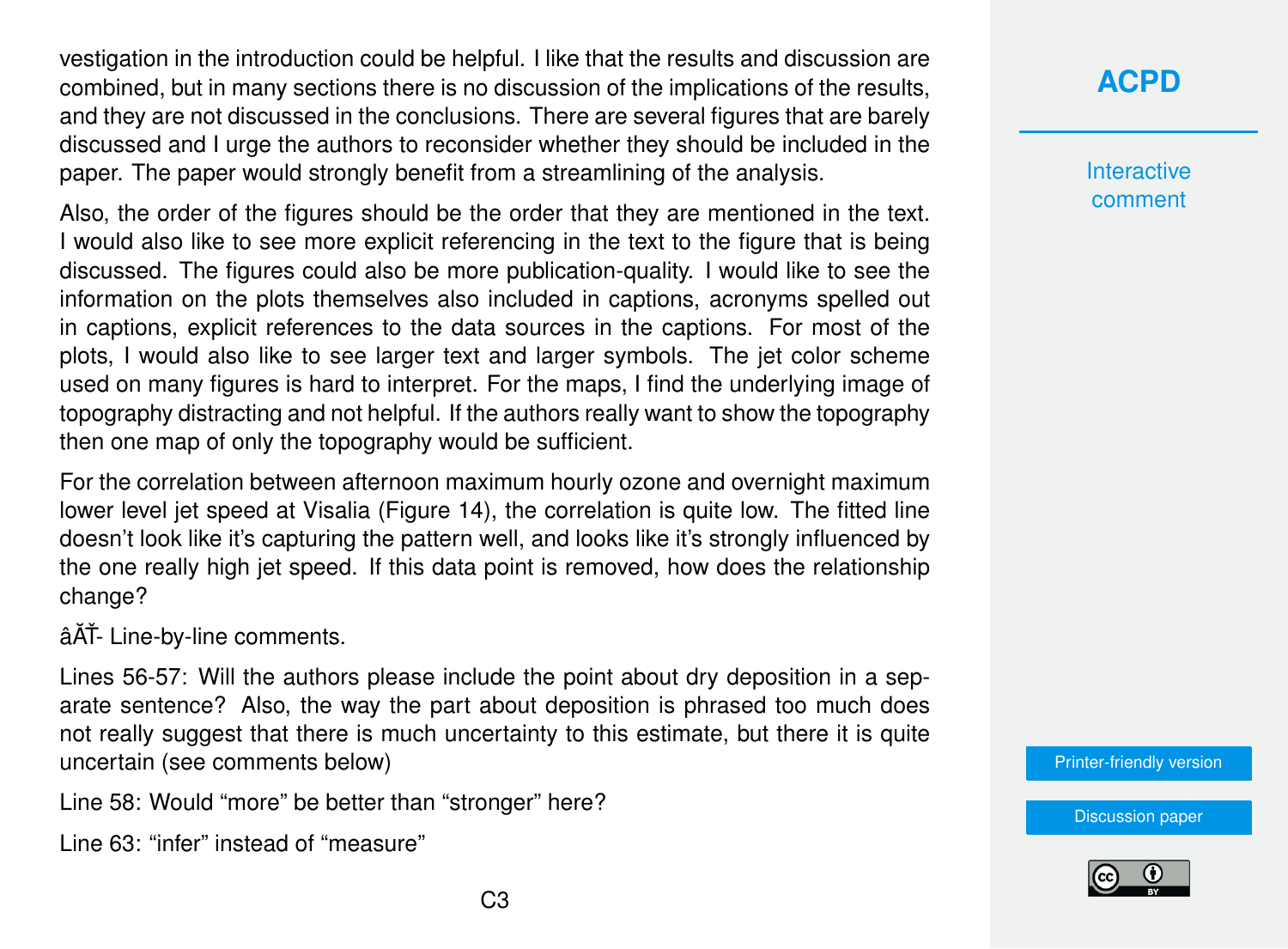Line 73: I find "occasion" as a verb to be non-intuitive

Lines 96-99: Will the authors refer to the stable layer as the NBL for consistency? This part is quite dense, especially for readers not fluent in boundary layer meteorology

Lines 101-104: I'm not seeing why the last two sentences are needed here. I would urge the authors to be as concise as possible here, again for readers not as fluent in BL meteorology

Line 110: Replace the "is" in "is important" to "is likely important". Also, both is plural, so "is" should be "are"

Lines 112- 128: I struggled with this paragraph, which feels out of place. It's not clear why the authors start to talk about the Fresno Eddy. One option would be to move this paragraph to Section 3.3. Another option would be to more clearly direct the reader as to why they are introducing it (i.e. that it challenges their analysis). Also, will the authors please briefly introduce ozone production potential?

Lines 129-140: I find this paragraph a bit awkward, especially the first sentence with the term "acknowledge". It seems like this sentence should be followed by a discussion of assumptions made, but this does not seem to be the case. The authors then proceed to mostly talk about daytime conditions, then say nitrate chemistry and dry deposition cannot be ignored. Why even talk about daytime? I would suggest saying that the focus of this work is nighttime and previous work has focused on daytime. The discussion of daytime doesn't feel meaningful, and it's confusing for the reader. Also, I'm confused about the point of mentioning nitrate chemistry and dry deposition here in this way. Do the authors examine these processes in detail later on? Perhaps framing it like that would help.

Line 152: Does "this ozone difference" refer to the day-to-day difference in ozone concentration? Please specify

Line 157: Do the authors average over a large area? The limitations would only be

**Interactive** comment

[Printer-friendly version](https://www.atmos-chem-phys-discuss.net/acp-2018-854/acp-2018-854-RC1-print.pdf)

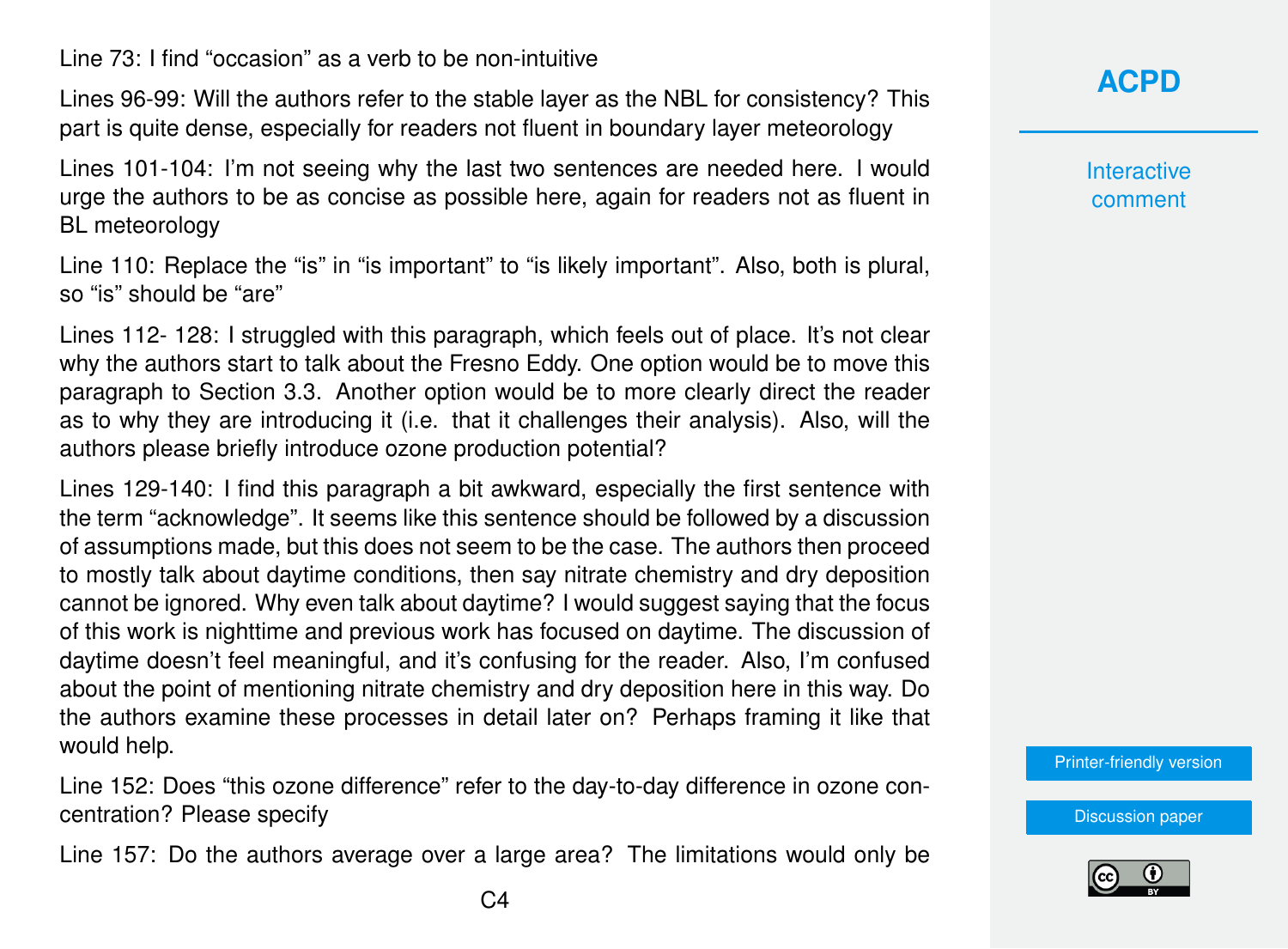overcome if so, right?

Line 161: Does "in this area" refer to Taiwan, or SSJV?

In general, the introduction is pretty dense. I feel that most readers would find some sort of schematic useful.

Lines 194-196: Do the authors think that their "somewhat arbitrary" cutoff has a substantial influence on their results?

Lines 199-204: Again, do the authors think that this assumption has a substantial influence on results?

Lines 241-242: Seems like this sentence is unnecessary

Line 247: Please cut "tracked by", it's confusing. The ultimate fate of nitrate? Please specify

Line 259: Please specify the field site and time examined in Padro 1996

Line 271: "A blend of these three methods" is too vague. Please specify the method

Line 290: Do the authors mean that NO2 and O3 are by far the dominant species of Ox? Please specify

Lines 319-386: This is a lot of information. I found this section very confusing and long-winded. Will the authors please break this paragraph up? It would be helpful if the authors stated the goal of this analysis upfront and more clearly stated what the assumptions are, the bases for making them, and how they feed into calculating the net reaction of R1-R6 as a constant multiple of R2.

Lines 323-234: But the authors just said that their airborne measurements are supported by the ground-level measurement network? What is the measurement network used? Do the authors not trust that it provides values that should be regionally representative?

# **[ACPD](https://www.atmos-chem-phys-discuss.net/)**

**Interactive** comment

[Printer-friendly version](https://www.atmos-chem-phys-discuss.net/acp-2018-854/acp-2018-854-RC1-print.pdf)

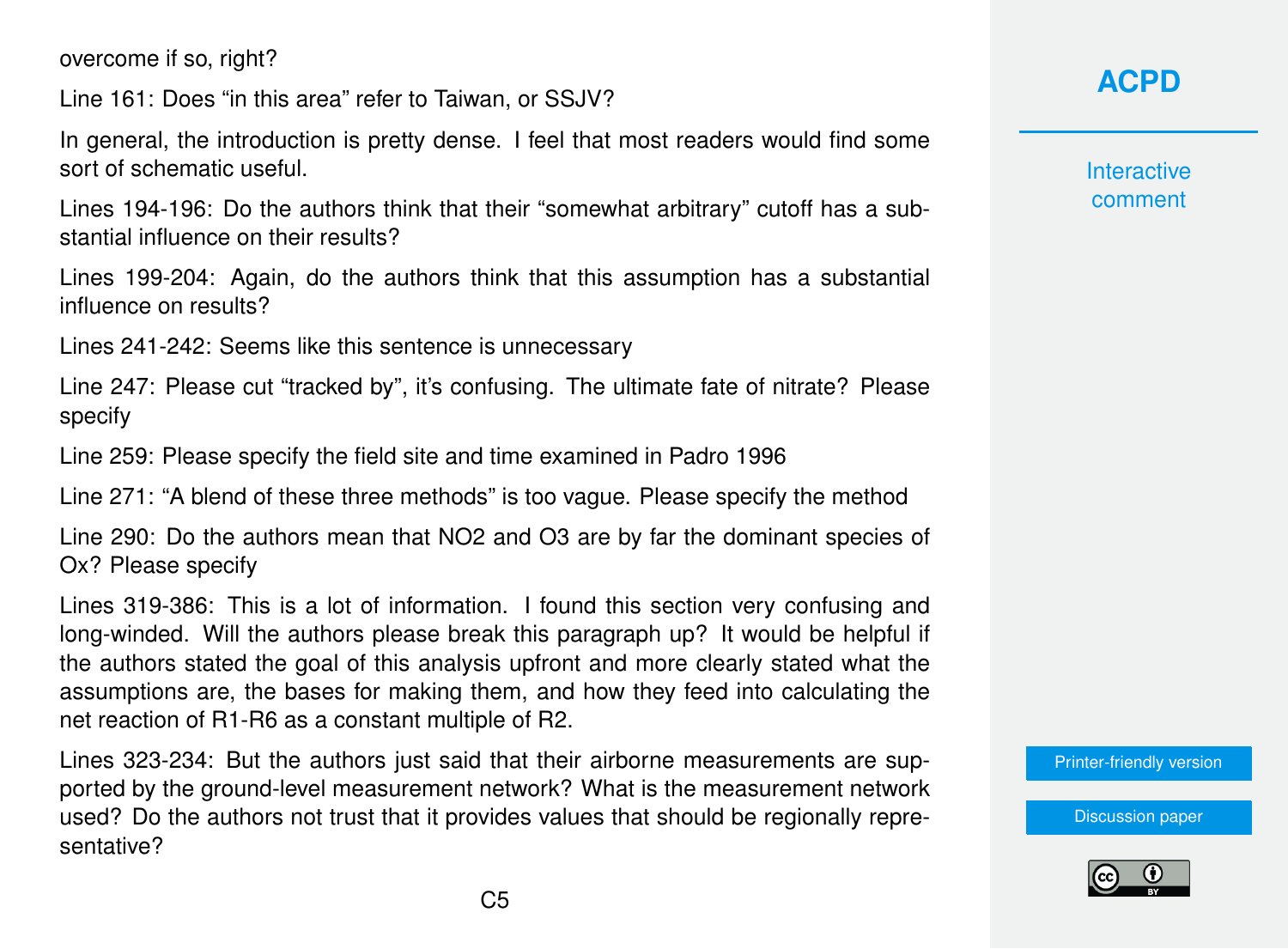Lines 327: This "channel of NO3" meaning R6?

Line 330: What are the "VOC reactions in our analysis"? So does this finding mean that the authors ignore R6?

Lines 319-330: So what's the conclusion here? It looks like the authors are finding a basis for including R6, but also a basis for not including R6.

Line 344: "Out of respect for" should be "Based on"

Line 348: Can "channel" be "reaction"? I find "channel" confusing and a bit colloquial

Line 352: Why is temperature shown in Figure 5 if it is not discussed? Also, in the caption of Figure 5 the acronyms of the airports should be spelled out.

Table 2: What do the authors mean that values may not match literature values? How is the extrapolation and valley average done? It seems like this info should be somewhere in the paper or supplementary material.

Lines 390: Will the authors better explain what the linear regression here is for, and how it is done?

Line 403: What is the similar environment? Please specify

Line 404: I don't think the authors have specified yet that the SSJV is an agricultural region.

Line 405: What's the basis of using these papers, over other ozone deposition papers? Half of these papers are not listed in the references list. There are also additional papers on CODE (California Ozone Deposition Experiment) that the authors may find helpful - for example, Massman 1994, Padro et al. 1994, Grantz et al. 1997. The authors should specify whether they are looking at an average of the CODE sites, or one in particular (there is a vineyard, cotton field, . . .).

Line 409: Will the authors at least spell out that 2.5 cm/s is likely much higher than the

**Interactive** comment

[Printer-friendly version](https://www.atmos-chem-phys-discuss.net/acp-2018-854/acp-2018-854-RC1-print.pdf)

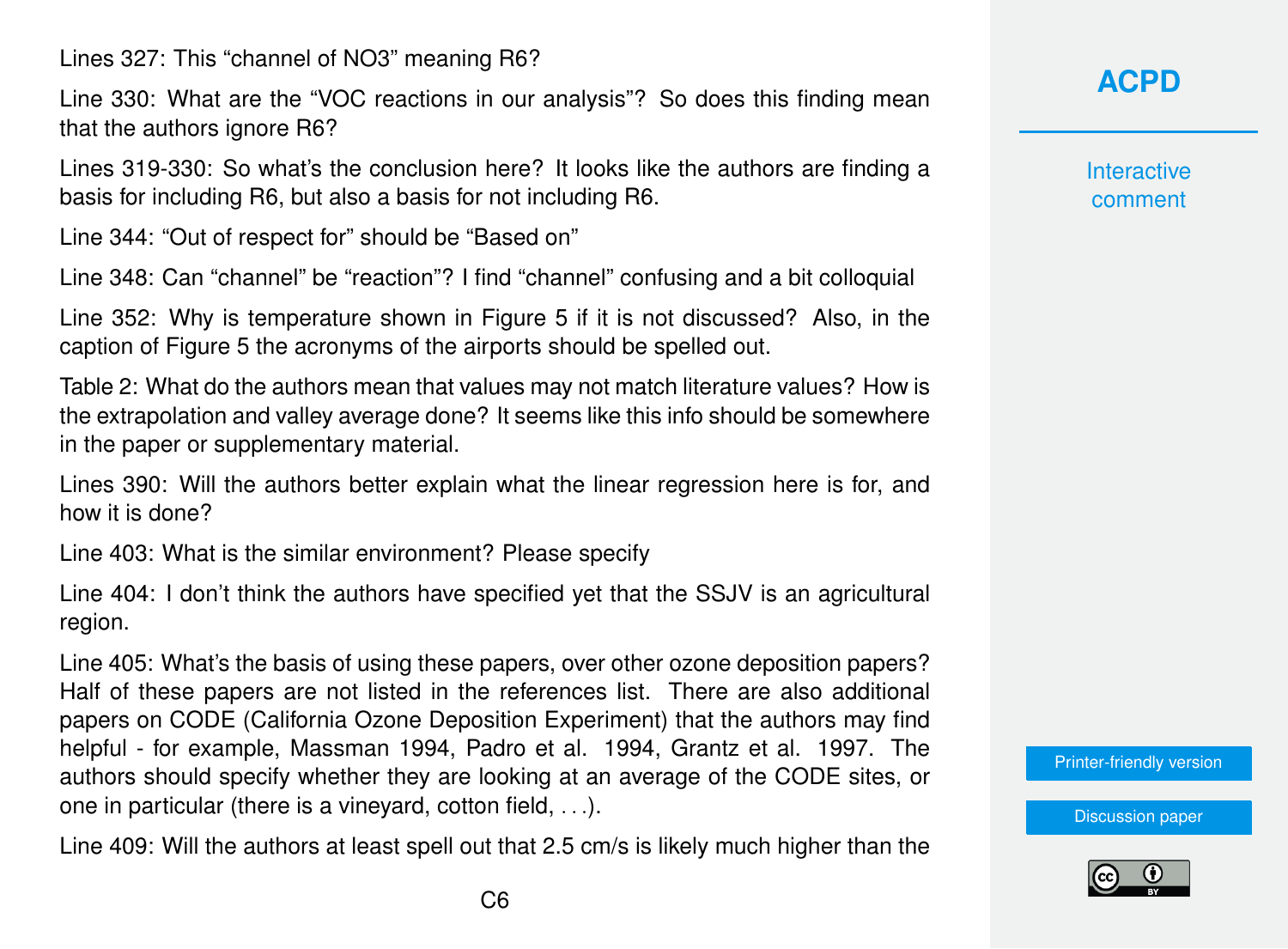deposition velocity for NO2 should be, and perhaps cite some previous work here?

Line 410: Is the vertical flux divergence used in the last term or the last two terms?

Lines 412-3: Will the authors better explain what the linear regression here is for, and how it is done?

Lines 423-4: By surplus of Ox do the authors mean where Ox indicated by the purple line is greater than Ox indicated by the black line? Please specify this. Also please specify in the caption which of the terms have been inferred (and refer to section on calculation) and which have been observed.

Line 429: How is the error propagation calculated? At least refer to Section 3.2

Table 3: What exactly is the error estimate? At least refer to Section 3.2

Line 433: Please cut "Another way to frame . . . NBL"

Line 434: Please cut "Further". (In my opinion, doing this and the above suggestion would make this part more digestible).

Line 438: Do the authors mean NO2 is less than O3 by 10-20 ppb here?

Line 445: There should be an introductory sentence here, instead of starting with a specific component's error calculation.

Line 455-6: I would cut the term "conservative". What basis do the authors have for this value judgement? It seems little, especially in terms of the ozone deposition velocity

Section 3.3: This section is confusing because the authors say that the presence of Fresno Eddy could be problematic for their analysis. Then, they say that the predominant circulation during their flights is similar to Fresno Eddy, but then they say any recirculation has a minimal impact on their results (lines 492-3). A lot of the analysis on Fresno Eddy could be cut. . . especially because it's found to be irrelevant. This would help with clarity and flow. Additionally, can the authors split Section 3.3 in two? **[ACPD](https://www.atmos-chem-phys-discuss.net/)**

**Interactive** comment

[Printer-friendly version](https://www.atmos-chem-phys-discuss.net/acp-2018-854/acp-2018-854-RC1-print.pdf)

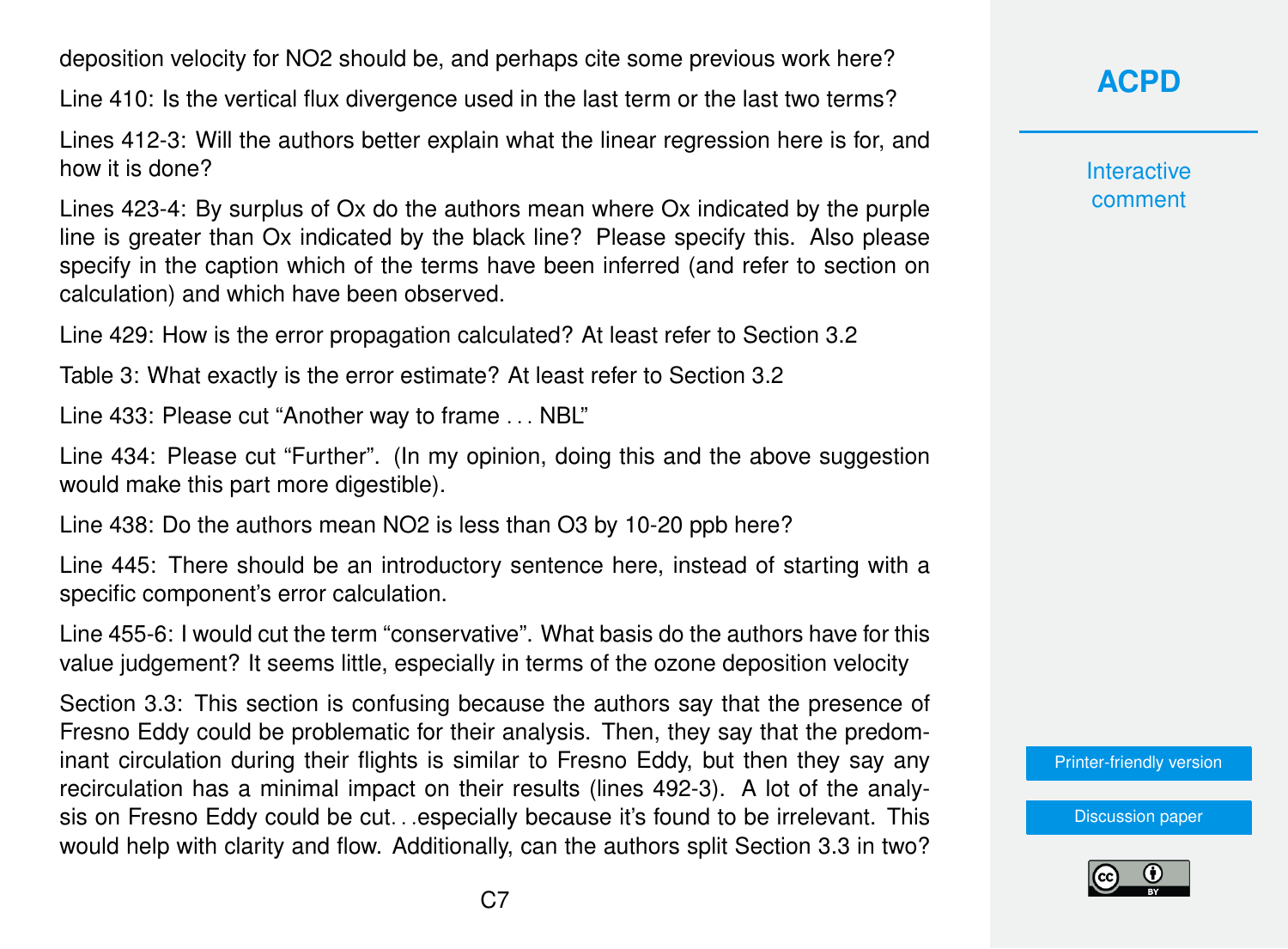One section on Fresno Eddy, and one on the low-level jet?

Lines 468-72: Are Zhong et al. 2004 describing the Fresno Eddy conditions, or other prevailing conditions? Please specify.

Line 473: The authors need to more clearly specify that they are suggesting there are Fresno Eddy conditions during their flights.

Lines 480-2: I don't really know what the takeaway here is.

Figure 7: What is shown in the background of the plots? It's hard to see the yellow and light blue colors on top of the grey. I recommend using a different color scheme and/or thicker lines.

Line 494: I would repeat the hypothesis more in full here (i.e., the effects of the nocturnal jet on the next day's ozone levels; "contribute to the variability of ozone" is a bit vague).

Line 494-5: Again, "explored some of the meteorological factors that are absent from the current literature" is vague. Further, why would the authors only explore unexplored factors?

Line 498: "in 100m bin space" is too colloquial

Lines 506-525: This paragraph is confusing. The authors should state up front what they are investigating here.

Line 506: Explicitly say which thresholds correspond to strong and weak jets

Line 506: What is "it" here? The trough? Please specify

Line 512: Why the mention of Fresno Eddy here? Are the authors trying to attribute eastward trough to Fresno Eddy not happening? Please clarify

Line 516: What are "those" conditions?

Lines 516-526: It seems like this should be a paragraph on it's own, and better linked

**Interactive** comment

[Printer-friendly version](https://www.atmos-chem-phys-discuss.net/acp-2018-854/acp-2018-854-RC1-print.pdf)

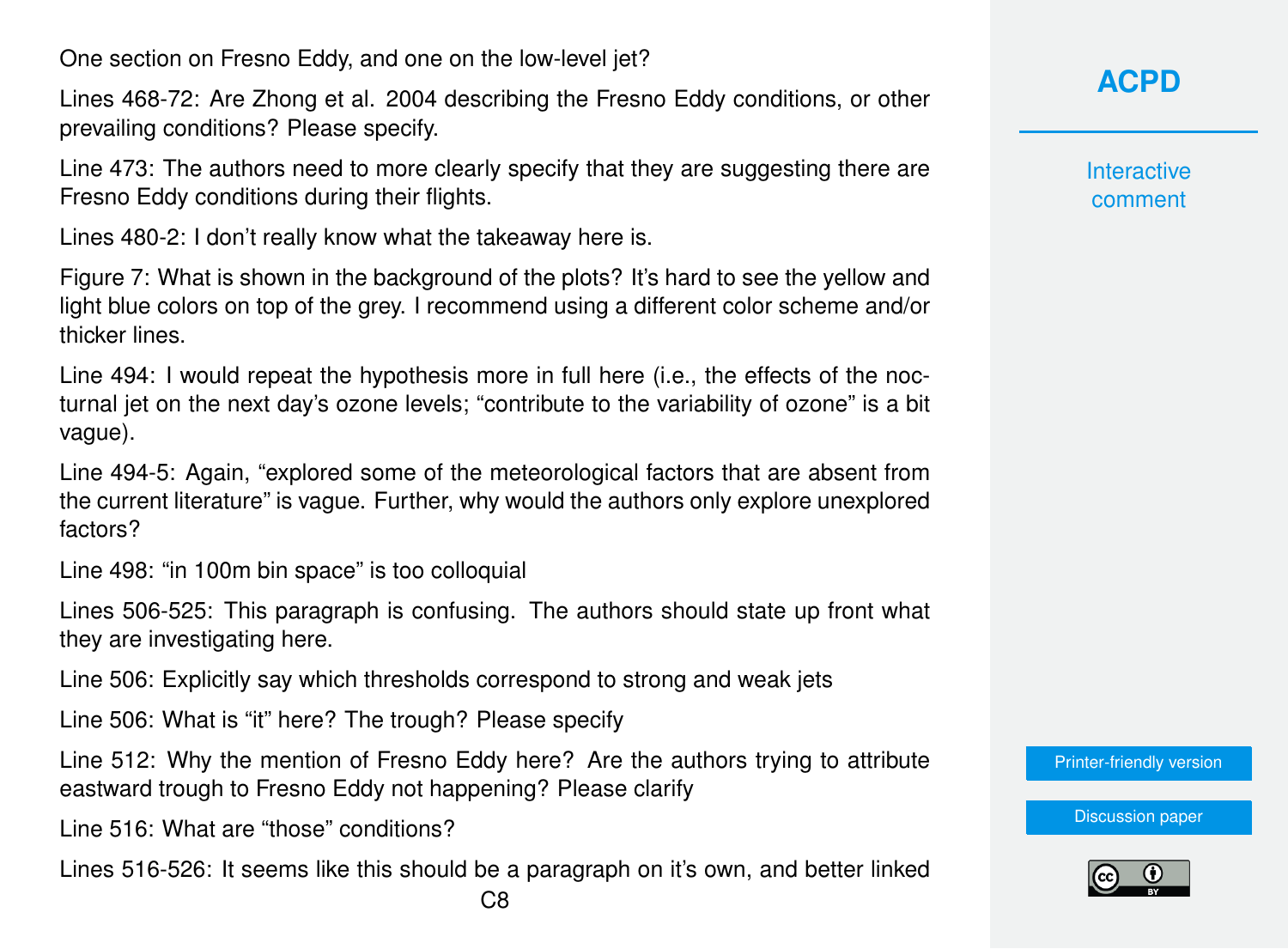with the mention around Line 512 of Fresno Eddy. Referring to "LLJ" generally in this paragraph here is particularly confusing because in the preceding lines the authors were talking about weak vs. strong LLJ.

Lines 522-527: I'm not exactly sure why the authors feel the need to compromise here.

Lines 523-524: Previously the authors had said the Fresno Eddy and the LLJ are not the same thing, but here the authors seem to be referring to them interchangeably.

Lines 527: What is in addition to synoptic forcing?

Lines 532: High temperature could also decrease deposition through stomatal pores

Line 534: -> With the NARR climatology.

Figure 9: A map showing the difference in 2m air temperature for stronger vs. weaker LLJ may be more effective. Hard to see the contours. Or maybe just cut the elevation map, and color by temperature contours.

Figure 11 is never referenced, but I think it should be on Line 545. Figure 11 is interesting, but very tangential, and I think the figure and the short discussion of it should be cut.

Line 551: "Another look at . . ." is not a very helpful way of introducing what the authors are doing here. What are the authors trying to investigate here? Also, what is overnight layering?

Section 3.4 What's the rationale for including the discussion of Figure 12 in the previous section, as opposed to at the beginning of this one? Seems like it would flow better in Section 3.4.

Line 562: "several previous studies examining different parts of the world"

Line 567: Will the author please make it more clear that their hypothesis is stated on lines 564-5? Line 566: Specify regional mean ozone from monitoring stations in a **[ACPD](https://www.atmos-chem-phys-discuss.net/)**

**Interactive** comment

[Printer-friendly version](https://www.atmos-chem-phys-discuss.net/acp-2018-854/acp-2018-854-RC1-print.pdf)

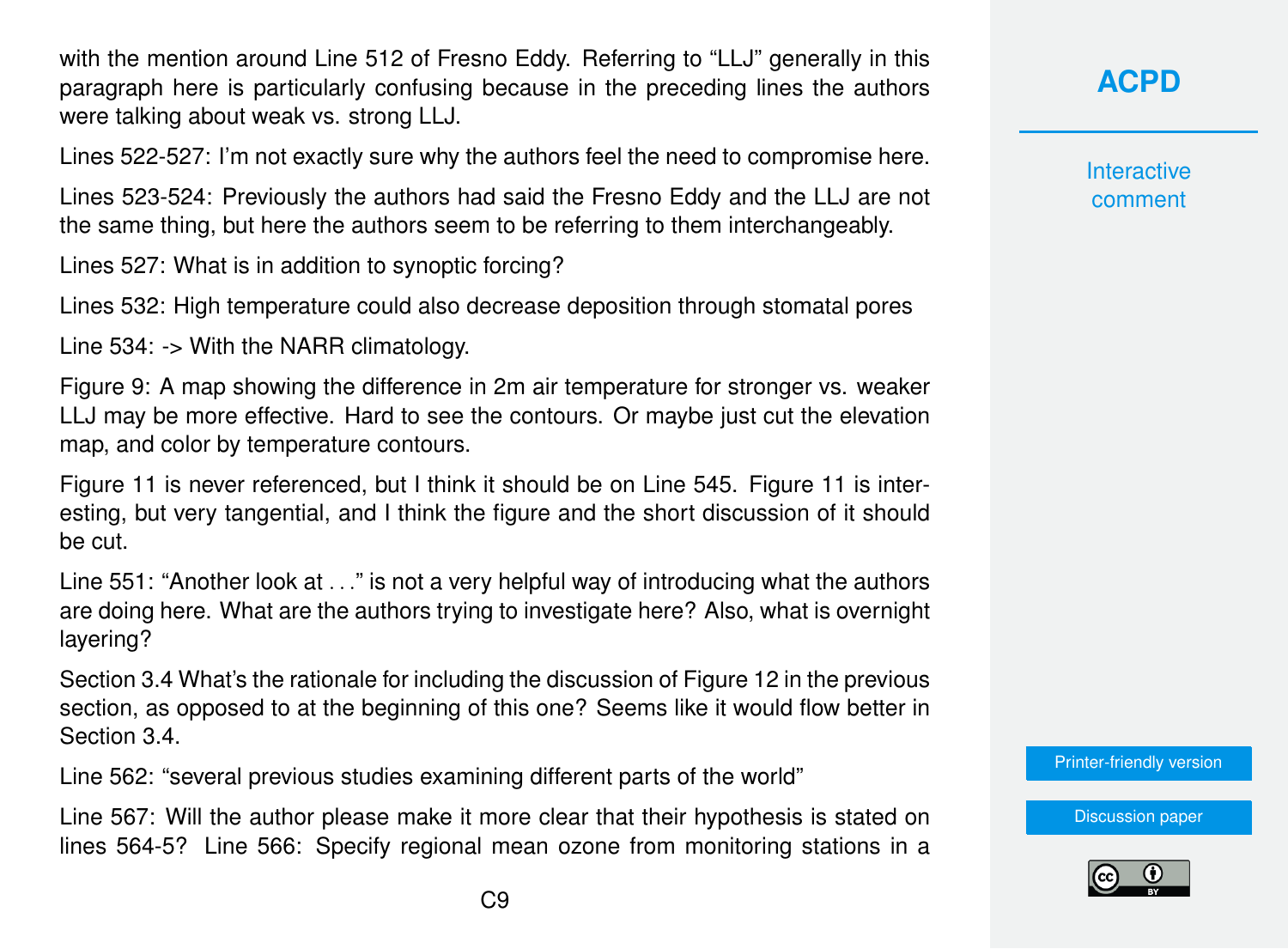certain network Lines 568: Here are the authors examining ozone at the monitoring stations or measured on the aircraft? Please specify Line 574: Why would the relationship be strongest for MDA8? How much stronger is the relationship for MDA8 vs. max hourly, 24 hour average? If it's a lot stronger, is MDA8 roughly representing ozone at the same hours each day? Examining this could be insightful.

Also, why is this relationship stronger for MDA8 than that observed during the fumigation period?

Line 578: It would help the reader to briefly restate the hypothesis. Lines 580-3: Wait, why not MDA8 here?

Figure 13 and 14: Please be consistent in terms of ozone on the y vs. x axis.

Lines 593-5: Why would Rb be 0 at night? This doesn't make much sense to me. Is this stated in the Padro 1996? Rb is not included in Padro 1996 Figure 4. In Massman [1994] Rb is estimated to be nonzero for the CODE vineyard. I recommend specifying that not only Ra is modeled in Massman [1994] but Rc is too (it's not a residual of observed vd and estimated Ra and Rb). Then I might just say here that modeled Ra and Rc are similar at night and Rb is unknown, rather than zero. It's also important to note that this is only one way of estimating Ra  $(u/u<sup>-*^2</sup>)$  and estimates at night are likely highly uncertain. Lines 600-3: How would taking changes in Ra into account in the budget calculation change the eddy diffusivity estimate?

Section 3.5: It would be helpful if the authors introduced the goal of their analysis in this section upfront.

Line 607: Why should the authors values be comparable to Banta et al. 2006 and Lenschow et al. 1988? Please specify. Line 610: Did Banta et al. try to remove buoyancy waves? Line 610-1: Why? What is the implication of this finding? Line 624: "lower end of the range inferred from the Ox budget". It would be helpful here if the authors re-stated the range of eddy diffusivities that they infer from the Ox budget.



**Interactive** comment

[Printer-friendly version](https://www.atmos-chem-phys-discuss.net/acp-2018-854/acp-2018-854-RC1-print.pdf)

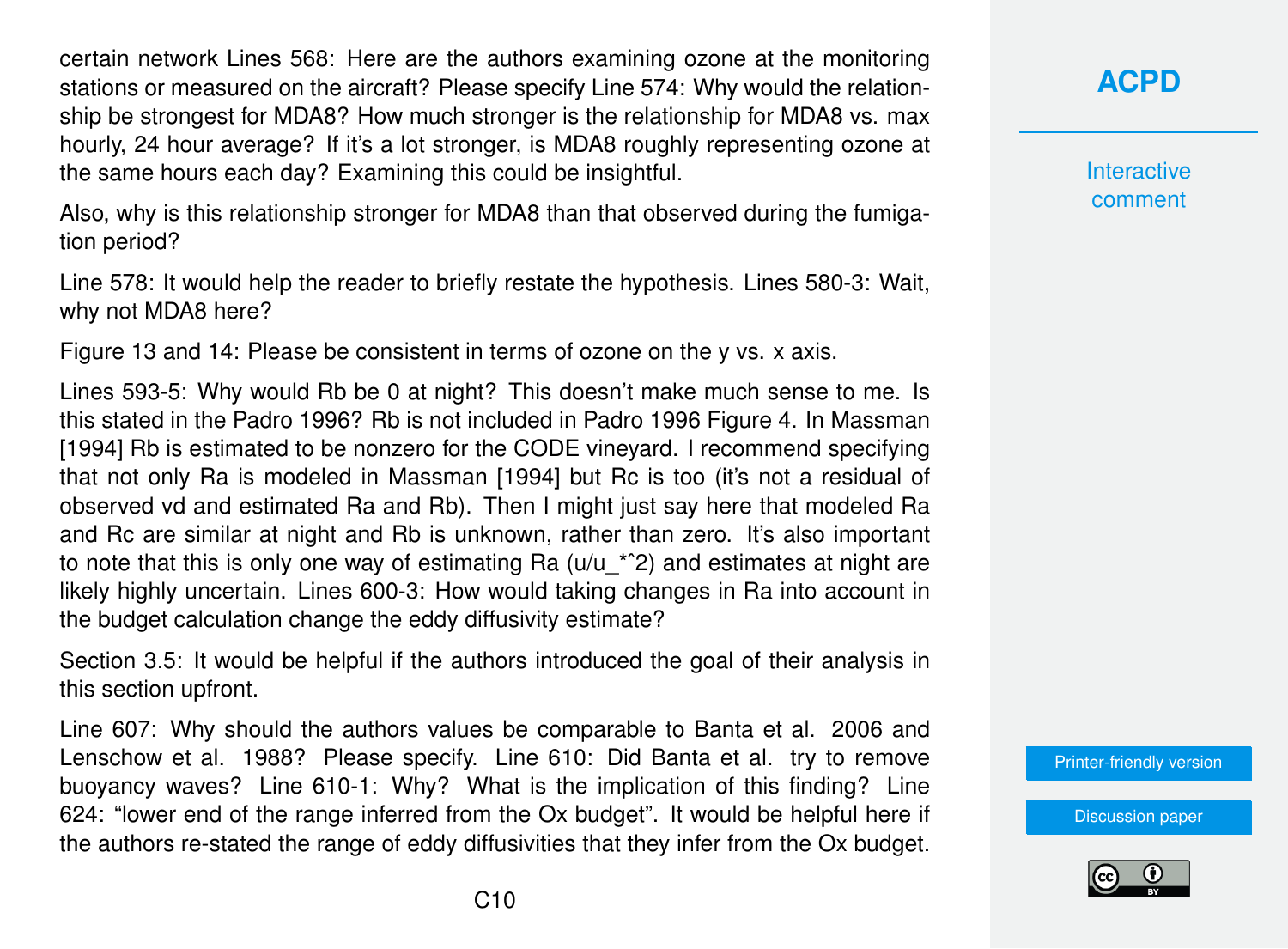Line 626: "our estimates inferred from the Ox budget" Line 631: "similar turbulent environment to ours" ? Line 634: Specify here that the Lenschow et al. 1988 eddy diffusivity from the lower half of the NBL is the most comparable Lines 645-9: To me flow is better if the order of these two sentences is flipped Line 636: "variability in the reported values" Lines 640-4: What's the point of this analysis? Because this relationship is expected, does this build confidence in the authors' estimate of eddy diffusivity (at least the variability in eddy diffusivity)? If so, it should be explicitly stated. Lines 658-9: Briefly, why would the unstable layers have to extend upward beyond the NBL depth? Line 659-60: Why is this more likely? What's the implication of this? Lines 663-4: Briefly, how would they contribute to overnight mixing?

Figure 16: Why is only 50 m shown? The authors say they examine thickness of 50m and 100m. It is challenging to interpret this plot. Another color scheme, and a zoomedin map would be better. Also, the font size should be increased. It would be helpful to indicate the location of the Tehachapi pass on the map.

Lines 668-9: Where is this shown? Also, "seen"-> "observed" Line 669: What finding? Line 674-5: It might be more clear to state that the figure does not support the hypothesis that the authors outlined on lines 671-2. Also where is this figure? It would be helpful if the authors specified that it is not shown. Line 675-6: How does this fit into the above discussion? What are the implications of this finding?

Line 687: Cut "slightly" Line 689: "A limitation of our study" Line 690: Cut "being conducted". Also what do the authors mean by pairs? Do they mean morning and evening flights? I would specify this. "pairs" is non-intuitive. Line 690: What demonstrates? Specify what "it" is. Line 691: Seems strange to mention that the authors demonstrate something "within the context of high ozone episodes" when ozone hasn't been mentioned yet in the conclusion. On a similar note, the authors haven't noted in the conclusion that there was a particular focus strategy of the flights, so it's strange to mention it. It's helpful for the reader if the conclusion can really stand alone from the rest of the text. Line 692: Specify where the soundings and surface monitoring data

### **[ACPD](https://www.atmos-chem-phys-discuss.net/)**

**Interactive** comment

[Printer-friendly version](https://www.atmos-chem-phys-discuss.net/acp-2018-854/acp-2018-854-RC1-print.pdf)